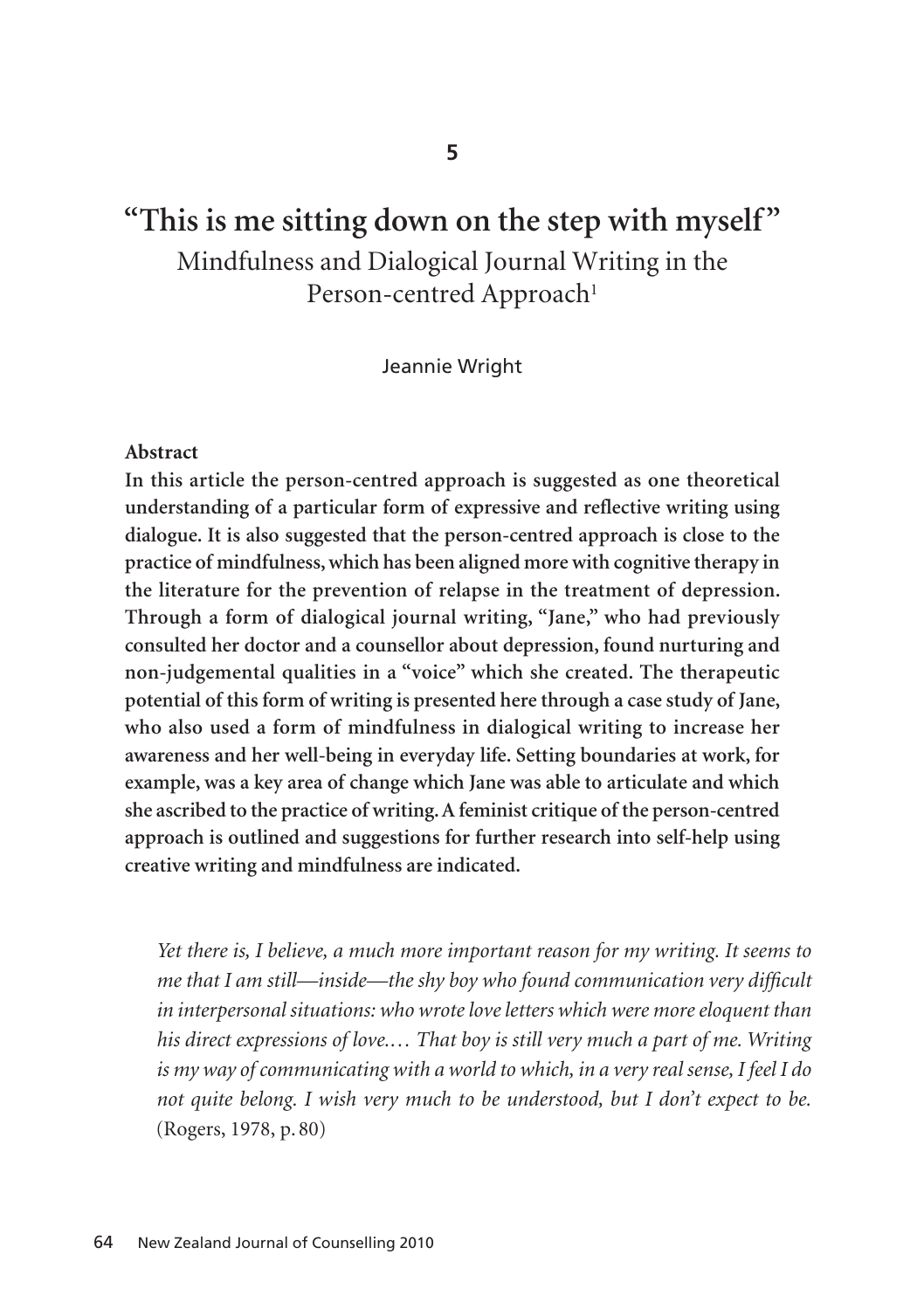Carl Rogers, in this reflection in later life about his motivation to write and his shyness, understands why some people choose to write rather than to talk. Both Jane (a chosen name for collaborative research purposes) and I would share Rogers' views about writing, with the additional sense that it is our way of communicating with parts of our inner selves, the private as well as the public worlds.

This article illustrates Jane's personal journal writing, capturing a therapeutic process on paper, using reflective and dialogical writing. Drawing on Buddhist practices, and paraphrasing Jon Kabat-Zinn, mindfulness is about focusing in the moment, on purpose and non-judgementally. I am taking Kabat-Zinn's (2005) understanding of mindfulness as "an openhearted, moment-to-moment, non-judgemental awareness" (p.24). In part, I will also be referring to my own personal experience of coming to know mindfulness through writing and a series of chance encounters.

In exploring mindfulness and the person-centred approach, I have taken Rogers' own view of his theory as a clinical philosophy with its roots in, amongst other philosophical traditions, phenomenology, and the inviolable subjectivity of individual experience (Rogers, 1980; Tudor & Worrall, 2006). It is this lack of social awareness and intense focus on individual experience that has caused the person-centred approach to be critiqued as Western and ethnocentric. I would also add a feminist critique of the power imbalance in the person-centred therapeutic relationship with its focus on personal agency and lack of attention to social oppression. Feminist ideas also inform the discussion about self-help and power in therapeutic relationships (Proctor, 2002).

The research base for this exploration draws on a case study of Jane's experience of dialogical, personal journal writing, and also my own experience as a therapist, a mindfulness novice, and a personal journal writer (Wright, 2003). Feminist researchers have encouraged reciprocity between researcher and researched, striving to be both dynamic subject and object, bridging the conventional separation of researcher and subect/participant. Nonetheless, it is entirely my choice as researcher and author to select theoretical lenses through which to view Jane's words. In her writing, Jane created a nurturing, empathic, non-judgemental presence which I am connecting with Rogers' theories of "facilitative conditions" (Rogers, 1957). Usually known as the core conditions, Rogers suggested that empathy, unconditional positive regard, and congruence on the part of the therapist were sufficient for therapeutic change to take place. By capturing a "voice" in writing that was different from the critical, negative "automatic thoughts" known to be a part of the depression and anxiety that Jane had been diagnosed with at one point in her life (Gilbert, 2000), she found a route to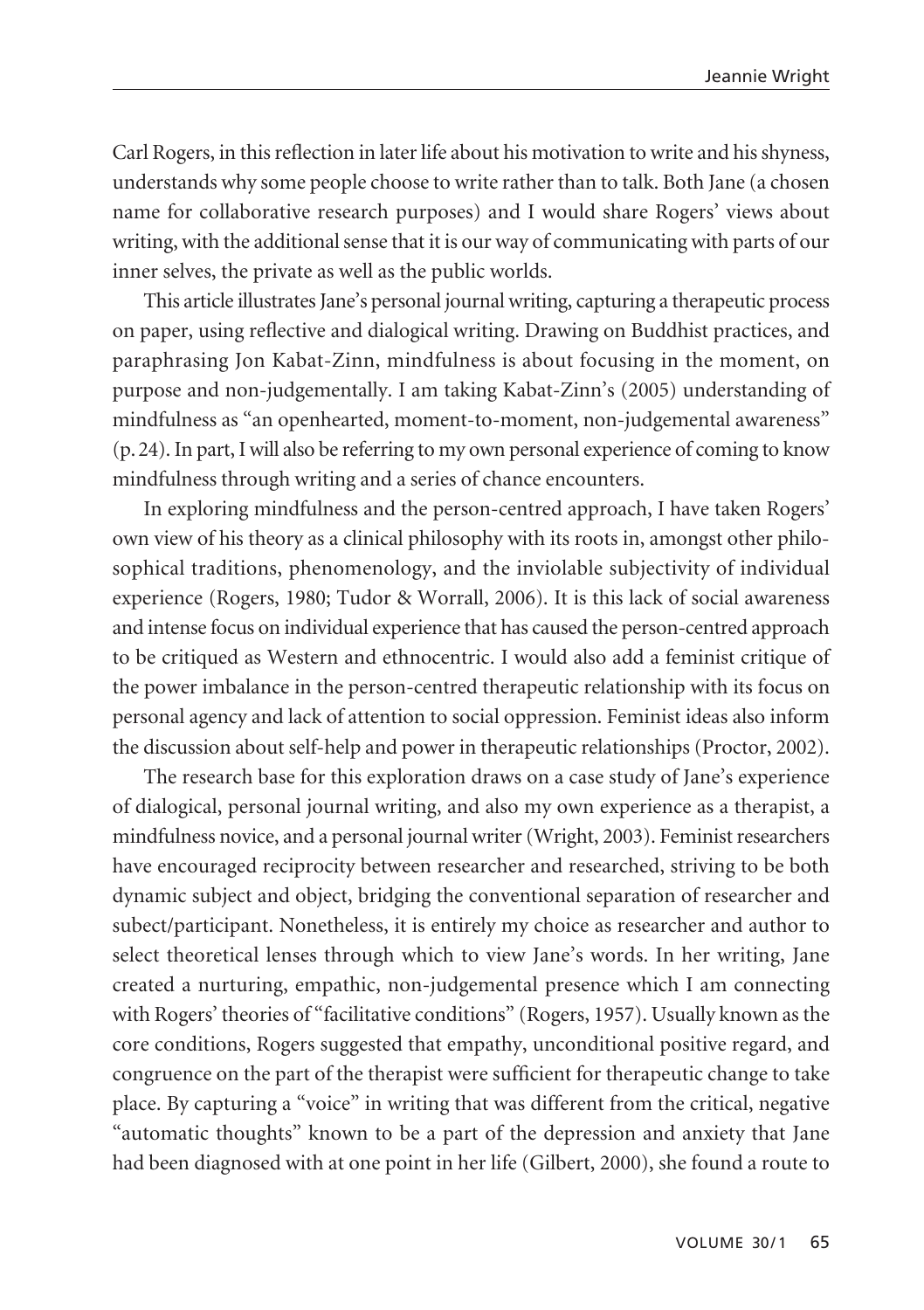maintain her sense of well-being. She said that if she did not write every morning just after waking, she felt less calm during the day: *"If I don't, I feel things differently during waking hours. Ask Tom, my husband, ask the kids."*

Jane had tried counselling but preferred her writing dialogues. These were originally influenced by various forms of self-help literature, ranging from the humanistic, in which working on the "inner child" was encouraged, to the Acceptance and Commitment Therapy she had most recently discovered (Hayes, Strosahl, & Wilson, 1999).

Although this is not a study of person-centred therapy, some of the key principles such as the actualising tendency, conditions of worth, the core conditions (Kirschenbaum & Henderson, 1990; Rogers, 1957), and most specifically, unconditional positive regard, will be offered here as a way of understanding the therapeutic value of Jane's journal writing (Rogers, 1955) and how it connects with mindfulness. It could be argued that Jane's writing was a form of mindful meditation. By increasing Jane's awareness, the writing served as a first step to making changes in her life.

Based on three recorded interviews with Jane that took place over the course of a year, extracts from those transcribed interviews will demonstrate how a form of selftherapy evolved. The extracts in italics, representing Jane's "voice," are taken from those interviews. Extracts from my personal and research journals are shown in a different font. Through "writing as inquiry" (Richardson & St Pierre, 2005), this article will also help develop my experience of practising and teaching mindfulness to illustrate and further the ideas presented.

### **Mindfulness**

*The real practice of Mindfulness is nothing less than how we live our lives … life itself is the ultimate laboratory.* (Kabat-Zinn, 1990)

This quotation from the audio CD accompanying Kabat-Zinn's book stands out for me because it resonates with my experience of being a novice in mindfulness. I was introduced to mindfulness meditation by a friend and former colleague, Shukla Dhingra, who had committed herself to regular Buddhist retreats and meditation practice. She brought some of Jon Kabat-Zinn's written and recorded work into the counselling service where we were both working at that time (Kabat-Zinn, 1990). I felt a strong connection to the profound simplicity of Kabat-Zinn's ideas, and hugely respectful of Shukla and her disciplined way of being. I was also in awe of the spiritual dimensions of Shukla's practice.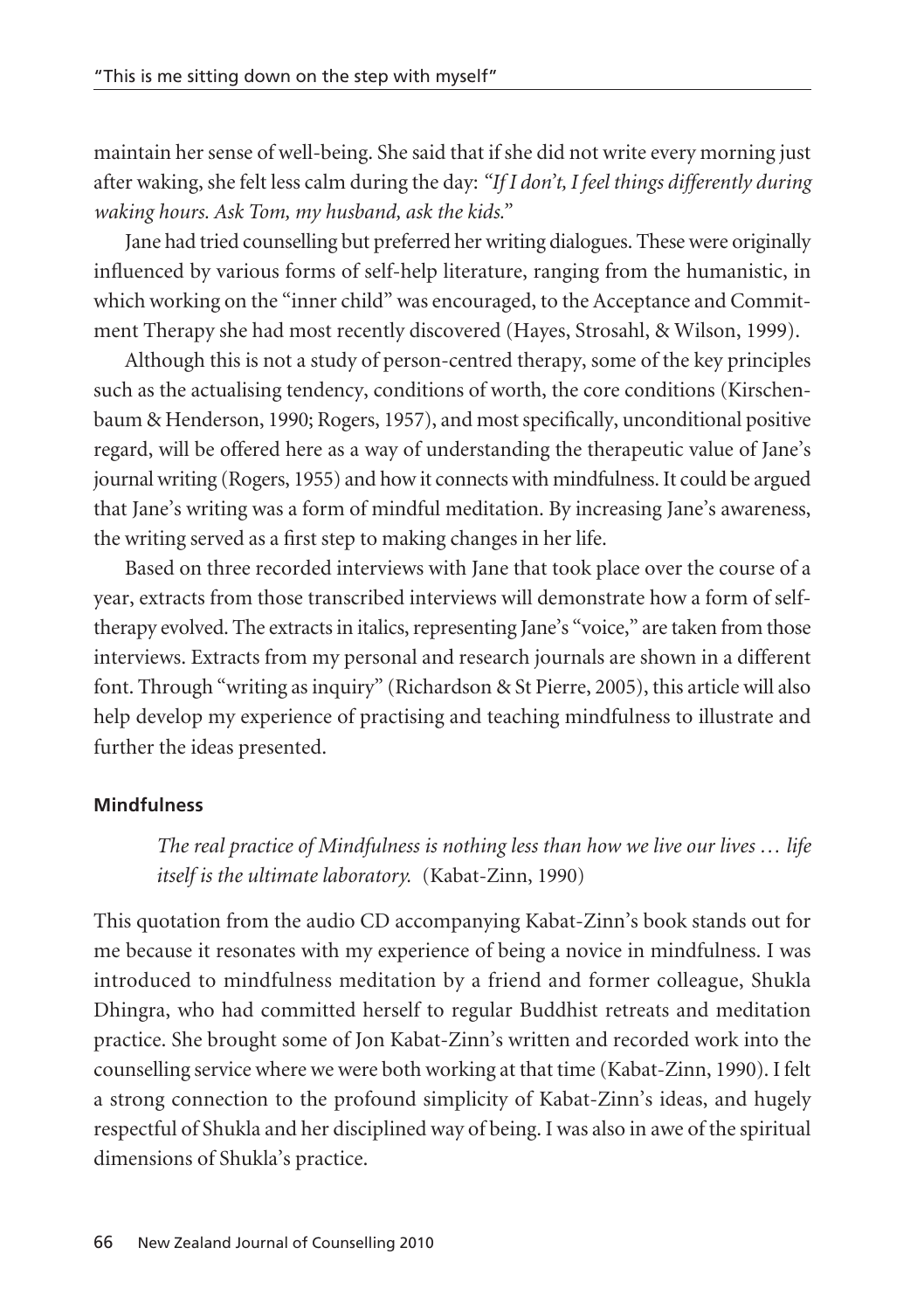Intellectually, Kabat-Zinn's writing made complete sense, but the practice of mindfulness just didn't "do it" for me. The principles (Kabat-Zinn, 2005) seemed far from easy to attain: staying in the moment; a non-judgemental attitude; cultivating the openness of a beginner's mind; letting go of experiences and emotions; trust; acceptance; non-striving, and patience were not qualities I could claim. I was reminded of that time recently when a student in a class of experienced counsellors, a woman on her own with three children, said, "Yes, mindfulness and focusing on one thing in the moment is lovely, but you wouldn't get as much done would you?"

This extract from my personal journal illustrates a sudden realisation that now that I had no real need to multi-task. Given that the children had grown up, mindfulness meditation had become more feasible; the habits of the "doing mode," however, remain:

For weeks now I've attempted the breathing meditation. I try counting, focusing on the breath; my mind races. Using the Kabat-Zinn recording, I am reminded that this is what minds do—no need to berate myself. Nonetheless I feel a failure. Another morning of whirling between tasks, wearing a range of responsibility "hats." At the keyboard since 7 a.m., then a meeting scheduled for 11 a.m. means moving. I walk to the bus stop stiff and still immersed in work. Sitting on the bus, I notice my shoulders tensed up although I'm no longer at the keyboard and have no immediate threat or cause for worry. I deliberately drop them, ease my neck out of its knotted position and take three long, deep breaths, as instructed on the tape. I look outside at the clouds piling up on the horizon, letting go of the rerun of a conversation with a student in my head, staying in the moment. Aha—so this is Mindfulness. I have calmed the "doing mode of mind." Maybe it is working then.

The most important realisation, after all these years of thinking I couldn't "do" mindfulness, was that I had always practised a kind of mindfulness by reading poetry (Mace, 2008) and by keeping a personal journal, using expressive and reflective writing. The real laboratory has been life itself, and the influences on me have included Shukla, Kabat-Zinn, and mindful meditation. Jane, too, had tried formal meditation, both when travelling and working in Southeast Asia and when Transcendental Meditation became popular some years ago, but she had found that her journal writing was a more effective way for her. She said:

And um I've also in my late teens tried another routine I once had, just as a point of comparison, was um meditating … I found that quite transforming in the sense that I began to cope a lot better emotionally with things. Externally the change may not have been so evident, but it was a big change for me. I did do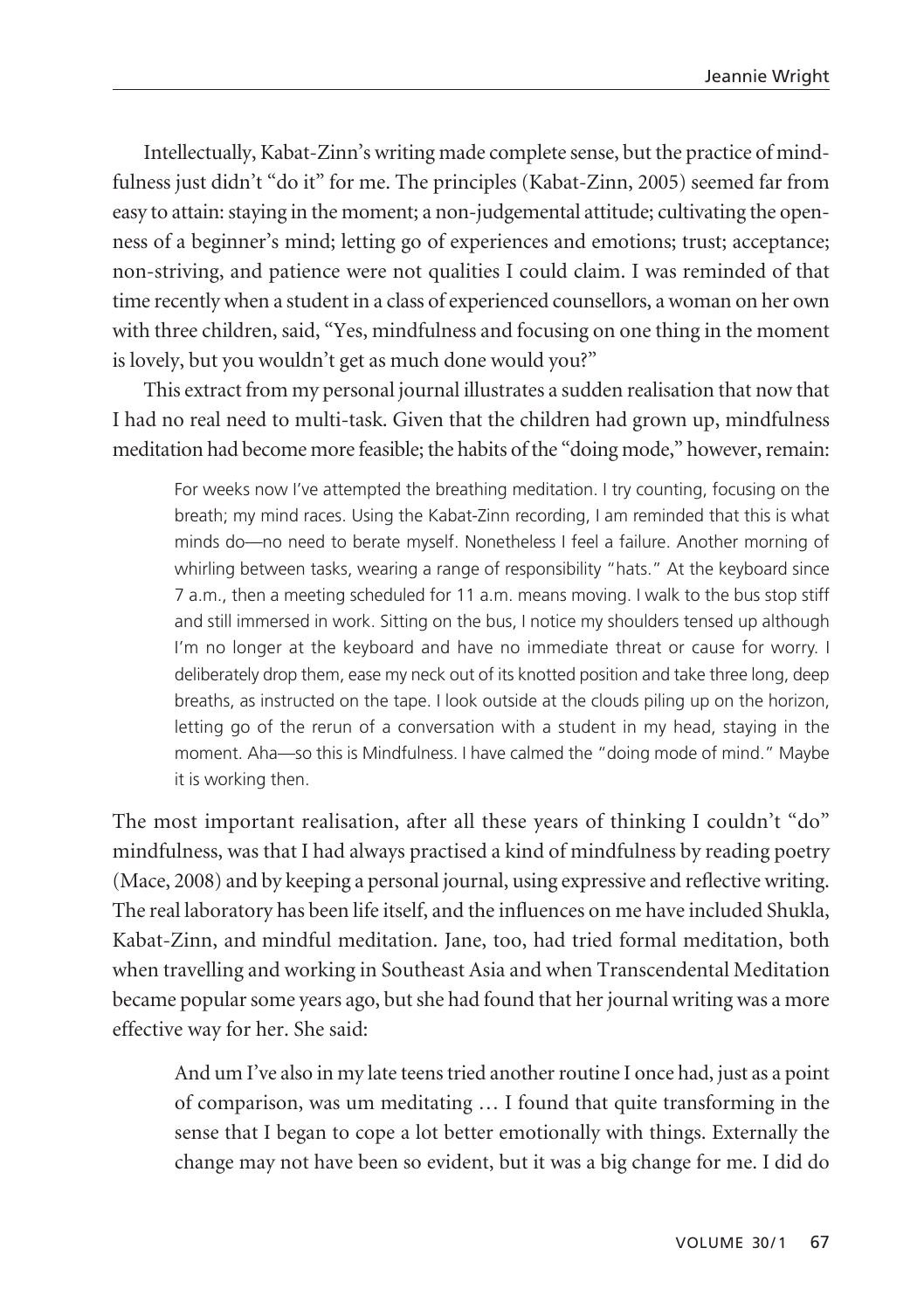that; I did feel very committed for about 20 minutes in the morning, 20 minutes in the afternoon. I still do meditate sometimes and I find that very helpful but there's never been the drive that the journals have for that.

One of the benefits in the dialogical writing for Jane was to focus on her emotional state, but it also allowed her to relate better in the world. Jane aimed to *"have my feelings sort of here, to connect with the world."*

The synchronicity of meeting Jane quite by chance, shortly after arriving in the town where we both live, still makes me smile. Like Jane (who is about the same age as me), I am a migrant to Aotearoa New Zealand, and have worked and lived in different parts of the world. When we met at a party, we talked about what had brought us here and what sort of work we did. When Jane heard that I practised and taught counselling and had an interest in the therapeutic potential of writing, she started to talk about how she had kept a kind of personal journal for many years. Out of that chance conversation, the formal research proposal emerged and was judged to be low risk by peer reviewers. Jane and I met three times over a year and these interviews were recorded and transcribed. We agreed that the troubles that had led to Jane's seeking help from her medical doctor and from counselling would not be the focus of our meetings, but that we would explore the particular form of journal writing which had become a vital part of her wellness. I asked Jane if she would like to co-author this article but she declined.

# **Introducing Jane and the dialogical personal journal writing**

Jane's life had been highly successful. She had achieved a senior position in her work and had a close family life. There were struggles, however, that had continued for many years:

I think people, as a woman too, see with a richness that comes especially if you've been a mother. I think they think that you've got that ability to look at suffering and bear it. They might see you have a sort of maternal strength and people want some of that, people want that, they want that to nurture themselves. And they see it that it's a sort of … I think they see you as having this deep well, a deep well of that strength I think. And although I think it is deep in people you know as you get older in life that strength can be very deep but I think also it still takes a great deal to retain it. It's deep because it came from a lot of suffering but it's still fragile.

Being of a similar age, Jane and I belong to the generation that found ourselves caught up in second-wave feminism, active or not (Wright, 2009b). The Women's Liberation Movement, born in Western developed societies, was famously fragmented after the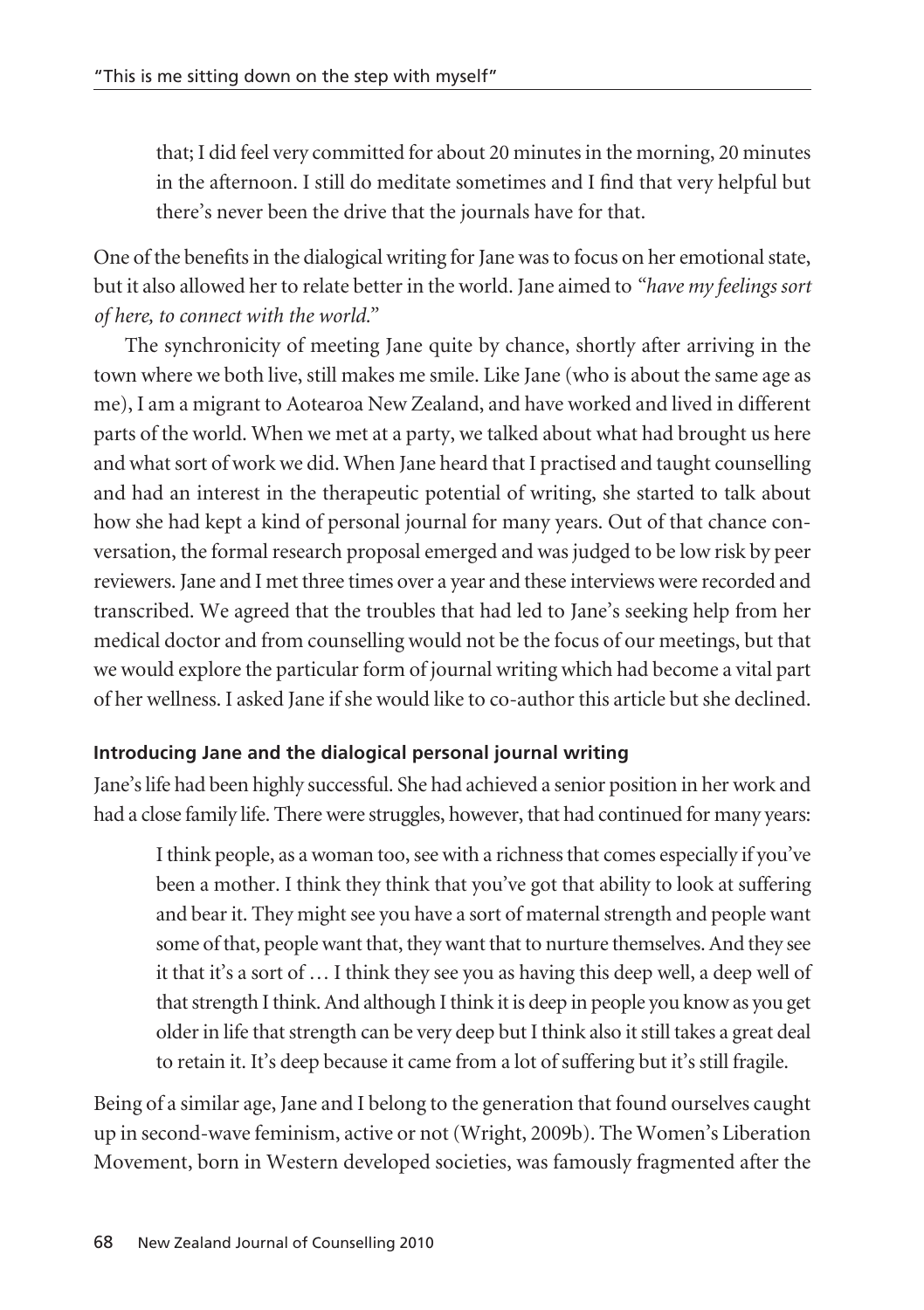1970s (Weedon, 1999), but for white, educated women like Jane and me, it provided a moment of apparent choice in our professional and personal lives. Rather than "having it all," however, my experience of being a working mother has been more akin to "doing it all," with the fierce and contradictory expectations (Greer, 1999) of the domestic world and the competitive working world. Jane's sense of some of the less visible demands on her at work and at home was highlighted in our third interview:

And I think women worry about these sorts of things too, how do you deal with relationships and communities and obligations? … It seems to me that as a woman one of the things we do try to do is to hold things together. Somebody has to be there, sending birthday cards, you know talking with the children when you really just want to go to bed, you know somebody has to be there for those key relationships even if they're not always all that positive. Somebody has to have a view on the long-term network and that tends to be what women do a lot.

Reflecting on the anxieties and pressures of working life are one way in which we have found journal writing helpful. In addition, we have both, at times, lived in isolated circumstances and found that forms of writing, in Jane's case the journals, have helped ease geographical distance and emotional isolation. From the carefully covered exercise books with schoolgirl writing on the cover which Jane brought to show me, Jane's dialogical writing had evolved into a highly practised form of mindful conversation, a supportive dialogue about life's struggles with a non-judgemental Other.

I think the journals are a way of going in and dealing with it … and I think for me the journal is, it's the me sitting down on the step with myself saying, "Come on, how did it go?" "Oh no, tell me some more about it, oh no, oh oh, oh did that happen? Oh that's awful, that shouldn't have happened." You know, it's like two little girls having a kind of friend there who will say, "Oh, oh really" you know, I mean it's that kind of sitting with me through it which is actually … and that I think links with … people sense it in you and that women have that ability to sit with suffering.

Jane was often in a role of supporting others, at home and at work, and found that in the personal journal writing she could offer herself the same kind of emotional and psychological nurturing as she offered family and colleagues.

… I actually feel my energy go up, I feel better … and I'm not reassuring myself or anything like that although all of that is part of it, affirming myself, reassuring myself but actually it's as if there is someone inside myself that I'm still finding that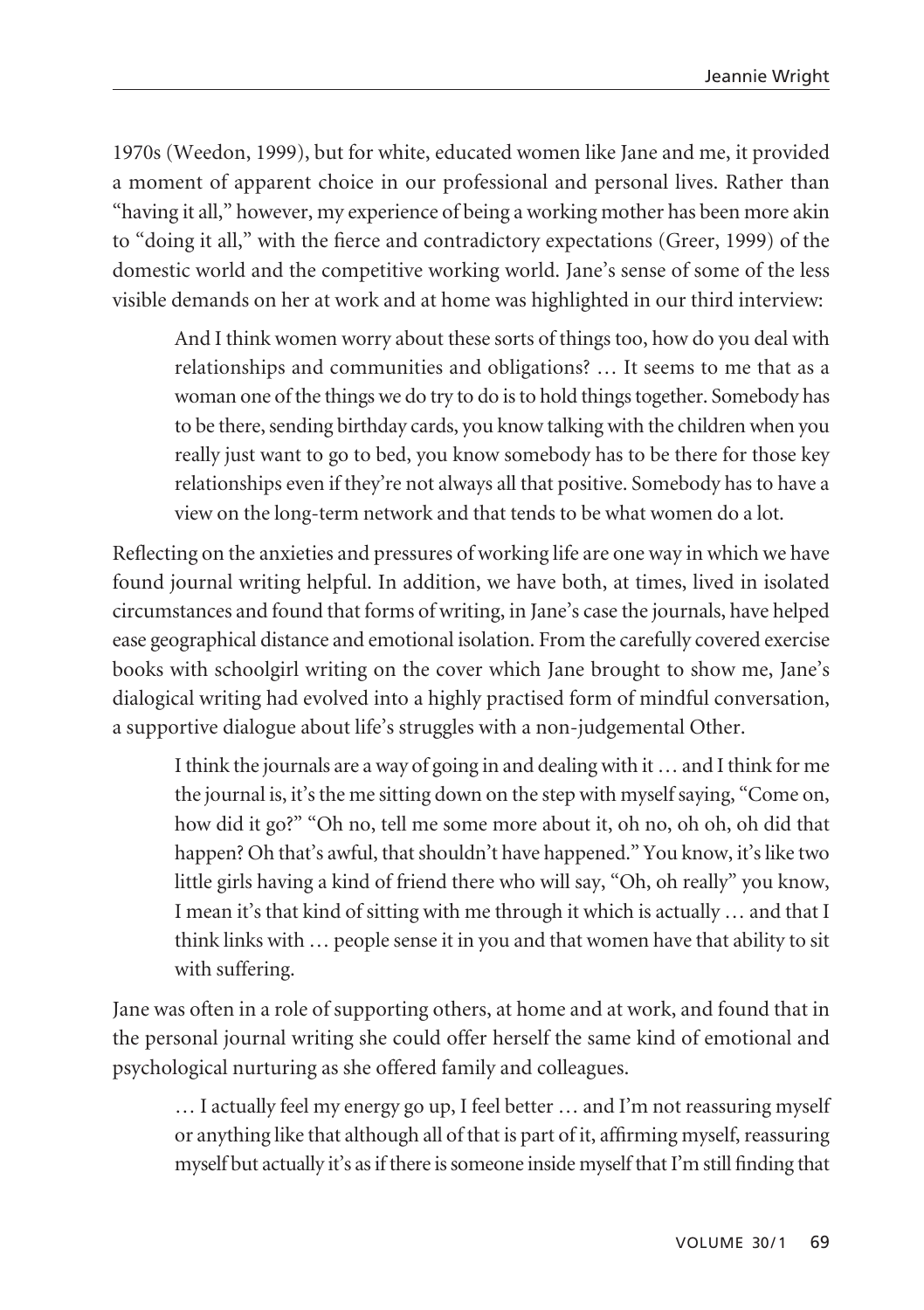knows more about, that can help me more get through this world in a good way and enjoy it.

So I think I mean why would I write down, I think I write it down because it really does focus me. And sometimes I'm writing and I'm writing really quickly and it's all just kind of coming out and you know I'm obviously then in a really rich seam with feelings and, I think, so I think it's what writing is often it is very focused and you can reflect and it makes you stay with that.

In terms of mindfulness practice and its links to the Acceptance and Commitment Therapy Jane found in self-help, clear connections emerge, such as the sense of focusing on the present moment, even if thoughts and emotions are uncomfortable; letting go of events and experiences; and the non-judgemental quality of acceptance of self. Similarly, my experience of writing a personal journal enables a particular way of being that bridges the person-centred approach and mindfulness practice.

# **Dialogical writing and the person-centred approach**

An extract from my journal dated August 2006, just after arriving from the UK to live and work in Aotearoa New Zealand:

"There is never a good time to pull your back like this," the physio says solemnly. And the first week in a new job in a new country is maybe not the best time. But it slows me down—and gives me space to think about this transition from familiar to new and different—and how it can be managed. I read the labels on the pink support bandages stacked up on the shelves in the cubicle, waiting. He comes through, pulling the floral curtain behind him.

"Patience," he says, as I'm lying face-down on the couch, "keep doing the exercises and have patience."

Patience is not a natural quality for me. Like Jane, I have habitually kept a personal diary or journal since I was old enough to write. As a form of mindfulness, writing slows me down, helps to calm the "doing mode of mind" and allows a form of meditation to emerge. I focus on one thing, rather than multi-tasking; I express feelings and thoughts more readily in writing (Wright, 2009a). Recent research and writing bridging mindfulness and the therapeutic relationship frequently mention Acceptance and Commitment Therapy and Cognitive Behavioural Therapy, but rarely the personcentred approach (Hick & Bien, 2008). What was certainly clear to me in our three recorded meetings was that the latter could explain the therapeutic benefits of the written dialogues Jane had created. The nurturing voice and Jane's way of connecting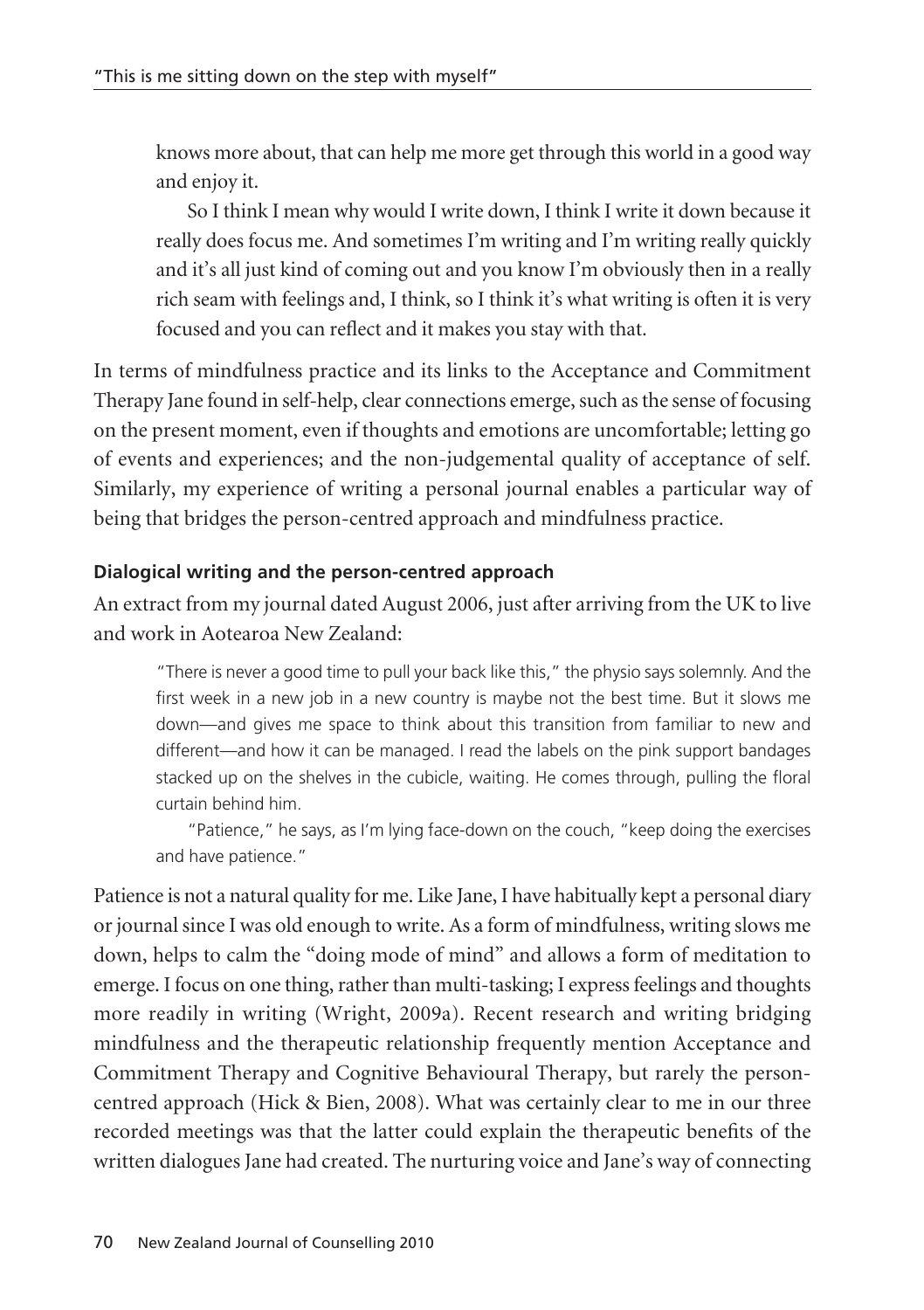with the core conditions in her relationship with the writing process highlighted the therapeutic value of positive regard in particular. The inner critic, a negative and judgemental voice, was silenced in Jane's writing:

It's none of that voice; it's none of that, "Well what were you doing for that to happen? Well this is a mess now, you know I'm very disappointed in you."

Carl Rogers' early work on the non-judgemental, caring quality which he called "acceptance," and later, "unconditional positive regard," has much to say about how counsellors and therapists aspire to offer this to clients (Rogers, 1957). Later commen taries, which have extended and critiqued the term he used, underline the therapeutic value of feeling "prized" and cared for in a non-possessive way, with no conditions attached (Tudor & Worrall, 2006). The voice that Jane created in her journal was warm, approving, and encouraging; she described it as *"a nurturing, mothering, very caring loving presence."*

The crucial, loving quality of that voice was a way for Jane to "re-parent" herself in the dialogues. She had been influenced by self-help books dating back to the 1970s, and some of what Jane has woven into the written dialogues clearly shows influences other than the person-centred approach. The affirmations, for example, could be viewed as directive and possibly feminist:

I began to use not affirmations but at the end of the journal, I still do this every morning, I tell myself um things like um you know um "I really enjoy being with you." You know ah, ah cause it emphasises that connection of myself with myself and "I'm really looking forward to having today with you. I love being with you."

Feminist practitioner-researchers using the person-centred approach have illuminated where the person's sense of agency and "power from within" are both encouraged and potentially undermined by therapist intervention, even by those trained in personcentred therapy (Proctor & Napier, 2004). The lack of a therapeutic relationship might also challenge an approach to therapy that is profoundly relational (Mearns & Thorne, 2000). Is a relationship between two people necessary for therapeutic change to occur? Jane would argue that she had created a presence with which she was in psychological contact. She talked about how important the affirmations were to her:

Hugely for me and also I tell myself about values and qualities that I believe that are important to me and that I have those. So I tell myself for example I'm courageous because I remind myself how courageous I am because of the emotional difficulties I faced and continue to face.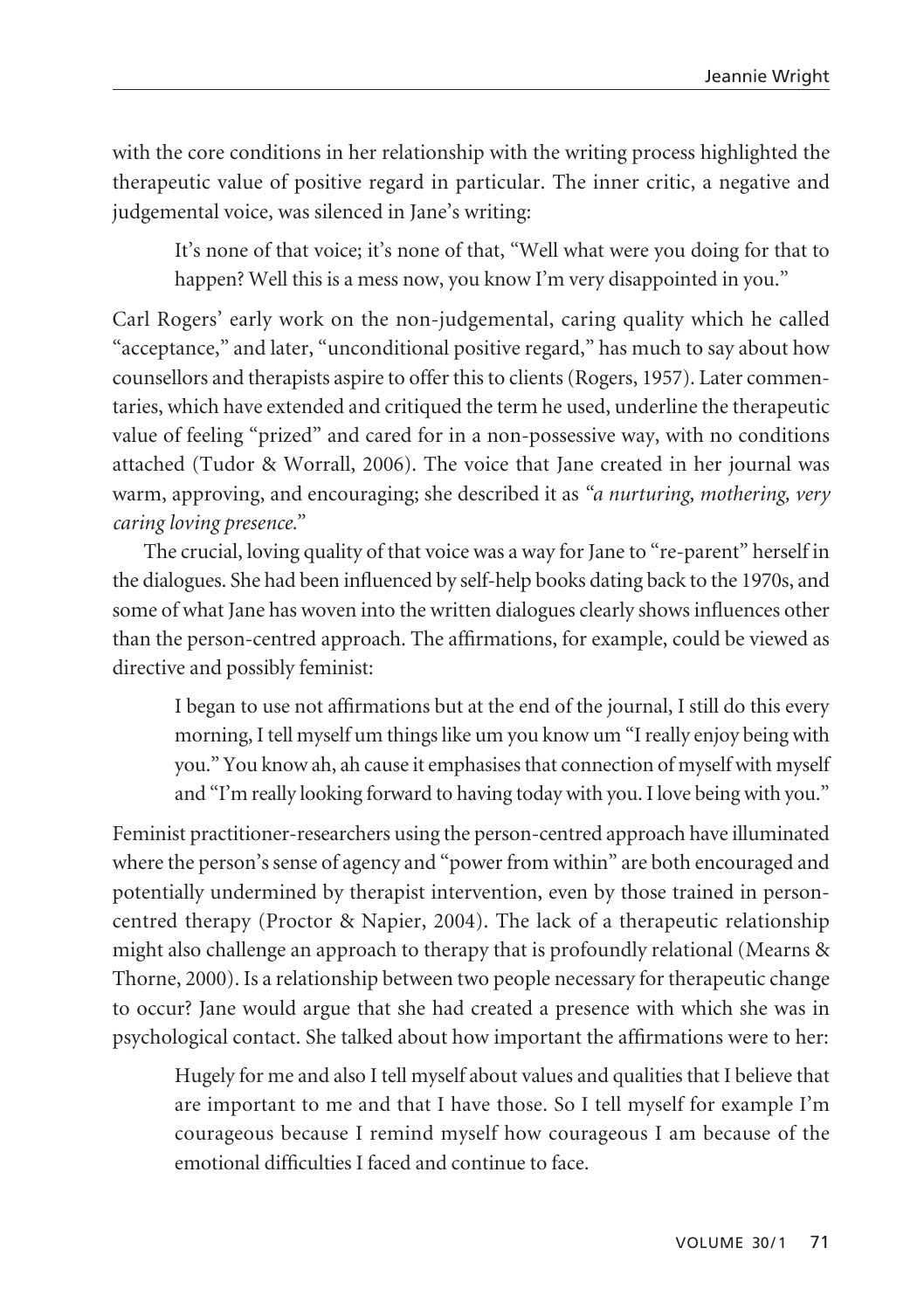Jane went to see a counsellor for a while and found it helpful, but was anxious about becoming dependent on the relationship with the therapist. *"I haven't been to counselling since I did the journals. I haven't been back."* Arguments for the need for psychological assistance are generally predicated on conventional therapeutic roles: client and counsellor (Rogers, 1951; Tudor & Worrall, 2006).

Forms of self-help have not been central to the person-centred approach, perhaps because the first of Rogers' facilitative conditions (Rogers, 1957) is that the client and the counsellor must be in psychological contact. Jane's writing appears to be strongly influenced by the self-help literature, such as the cognitive behavioural, but with little evidence of person-centred thinking (Norcross et al., 2003), which is a pity. Jane's writing is a way of listening to herself; she has created a form of Buber's I–Thou relation ship. Is there a need for a therapist in the form of writing which Jane has developed? She thinks not. I have characterised the "voice" she has created in her dia logues using person-centred qualities, such as non-judgemental acceptance and unconditional positive regard. In addition, unlike cognitive therapy, for example, which assumes an expert or coaching role for the therapist in working with depression (Gilbert, 2000), the person-centred approach is clear about the client knowing best and being expert on herself. I am suggesting that a person-centred theoretical base might be useful in self-help work.

In the next section I look at how writing and mindfulness work toward therapeutic benefits. I will also argue that Jane is involved in writing for self-help. Thus, she is not compliant, literally, with the very first of the six conditions for therapeutic change (that the client and the counsellor are in psychological contact) and yet change is apparent to her and to those close to her.

# **Bringing mindfulness and the person-centred approach together**

*It has been my experience that persons have a basically positive direction.* (Rogers, 1974, p. 26)

Of the "problem-based" therapies, person-centred therapy is most aligned with positive psychology and the postmodern therapies based on social constructionism (Gergen, 1999). Collaborative ways of working are emphasised where the client's personal agency, rather than the expertise of the therapist, is seen as the healing factor (Duncan, Miller, & Sparks, 2004; Hubble, Duncan, & Miller, 1999). Person-centred therapy is centrally concerned with increasing clients' trust in their organismic self and in being able to listen to themselves with more acceptance. Rogers (1974) says: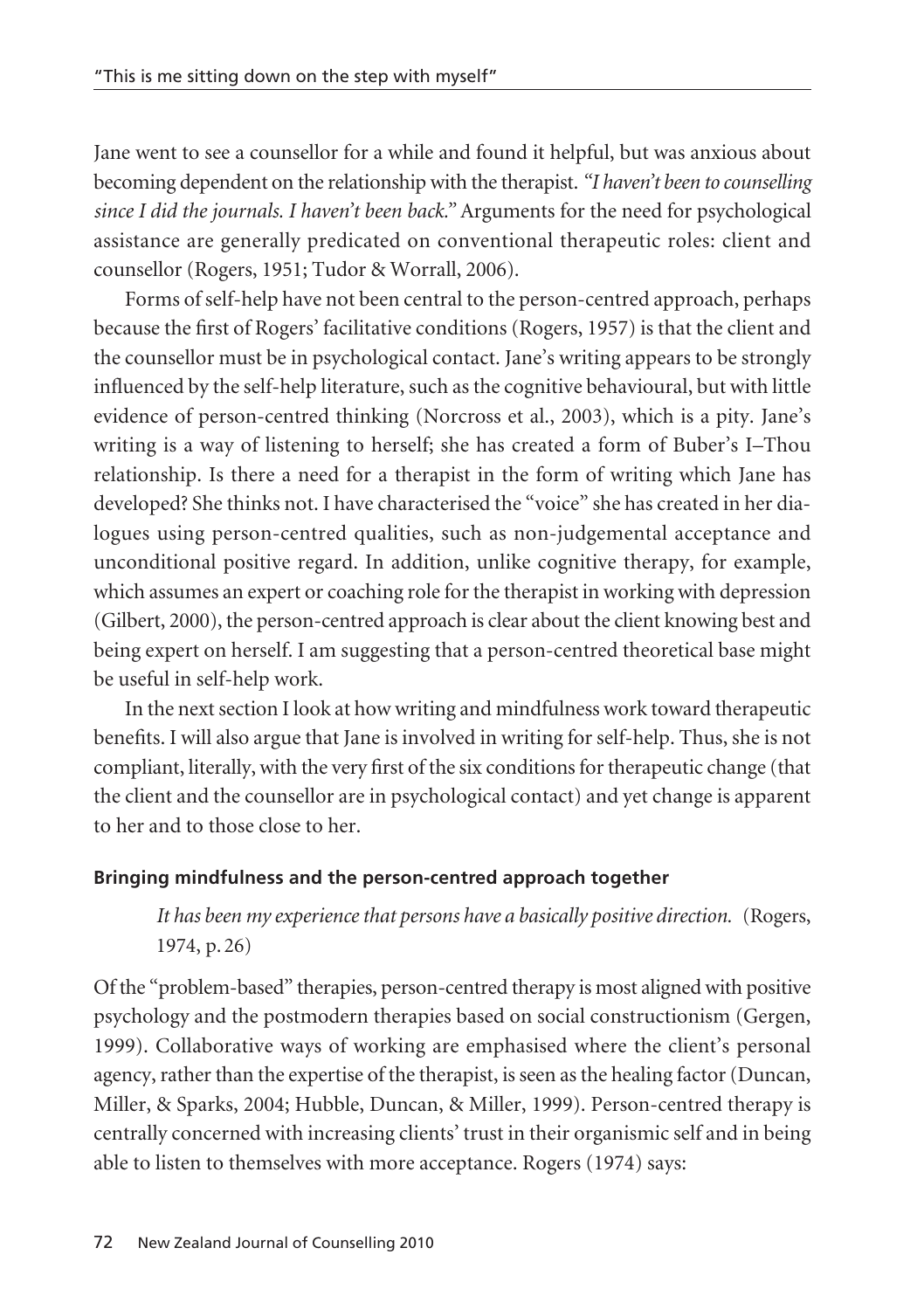*It is the client who knows what hurts, what directions to go, what problems are crucial, what experiences have been deeply buried. It began to occur to me that unless I had a need to demonstrate my own cleverness and learning, I would do better to rely upon the client for the direction of movement in the process.* (pp. 11–12)

I often think about this revolutionary statement when saying to clients, "You're the expert on you." Jane's experience when working overseas in an isolated situation confirmed her sense of trust in her own thoughts and feelings, and her mistrust of being understood by others:

As if when I was eight, I didn't have anyone really to talk to … I had a few European friends, but I'm very private and I suppose in some way I guess partly until well into my forties, I kind of thought I was the best expert on me. I also thought it wasn't very safe to talk about how I felt. I wasn't at all sure I would be understood.

Rogers would be the first to validate Jane's preference for relying on her own experience rather than that of the experts, even benign, person-centred ones. He says:

*By listening to the feelings within, the client reduces the power others have had in inculcating guilts and fears and inhibitions, and is slowly extending the understanding of, and control over, self.* (Rogers, 1978, p. 12)

Jane's experience of the dialogical writing was exactly this greater opening to, and focusing on, her experiencing within and feeling more in control, providing her with more of a sense of agency rather than being *there for others, but not for me.* The links with mindfulness are also clear: thoughts and feelings, or sensations, are accepted just as they are; present-centred attention is cultivated, and attention is focused within (Kabat-Zinn, 2005). There is no denying the importance to Jane of her daily writing:

And so I feel, I feel, I feel quite unhappy I would have to say at a deep level if I don't do it. I actually I feel I'm back to that kind of um where I don't really matter. I'm there to make other people inside okay. And so I think I wonder why it's such an impact just to do it. You know it's a reflex, it's a complete reflex. It's as much of a reflex as drinking a glass of water for me.

The process of writing has become habitual and profoundly beneficial.

There is not sufficient space in a paper such as this to do justice to the debate around therapeutic relationships and power. According to recent work influenced by feminist thinking about the dynamics of power in counselling and psychotherapy (Proctor,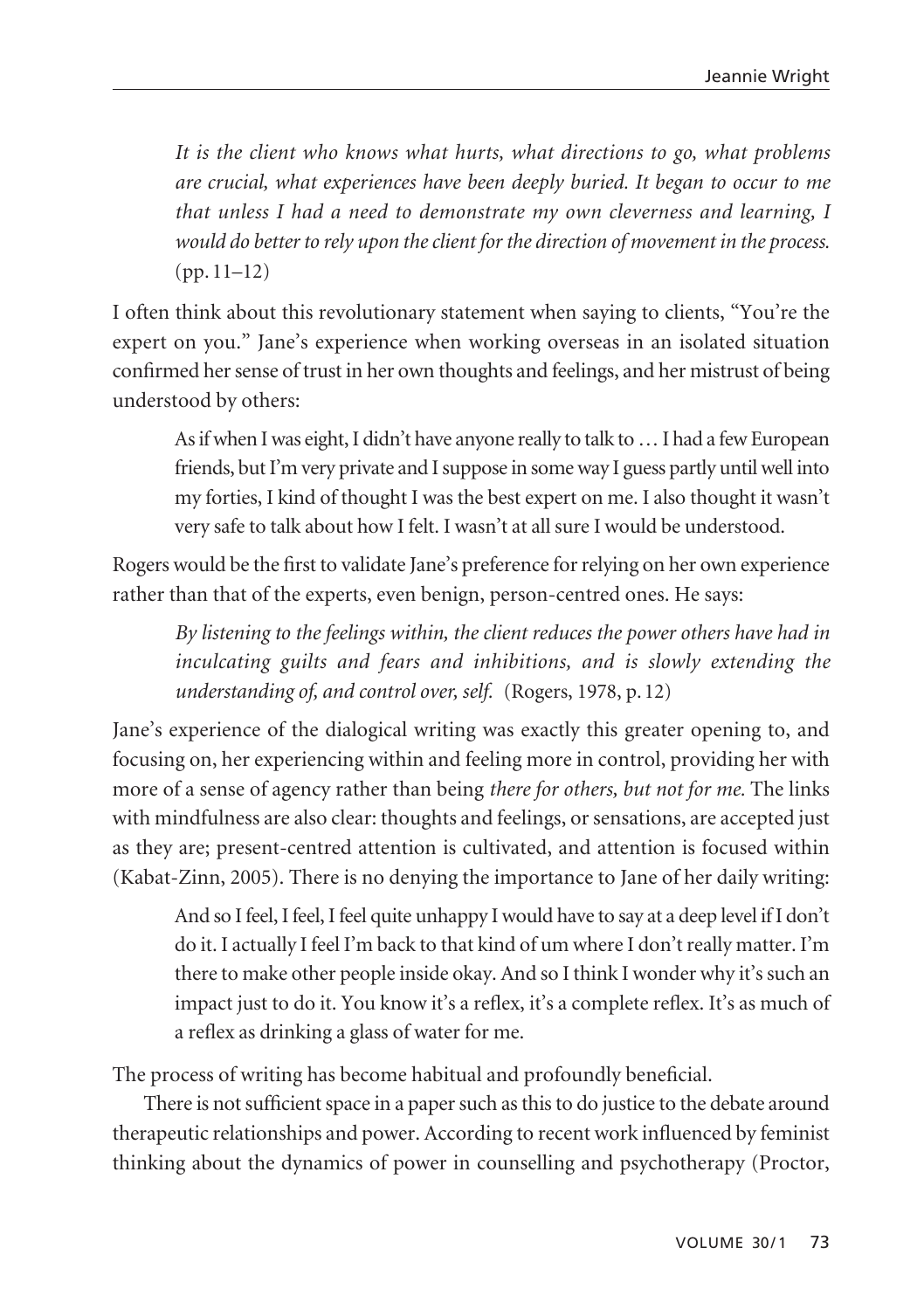2002; Proctor & Napier, 2004), the therapeutic relationship is always characterised by an imbalance of power, even within the person-centred approach. Crucially, in this way of working, the therapist is non-directive and strives to respond from the client's frame of reference, not the counsellor's own. "Power over" is to be avoided and yet, however far the therapist is responding according to the core conditions, the role as therapist is inherently more powerful than that of the client (Proctor, 2002).

Working independently, the dialogical writing helped Jane retain a sense of agency she did not experience in counselling. The writing also moved through the seven stages of the process of psychotherapy as outlined by Rogers (1974), from a loosening of feelings and a change in the manner of experiencing, toward more openness, and toward changes in the way in which Jane related to her problems and the way in which she related to others at home and at work. As the writing changed over time, it often involved the power of the dialogical "Other" to accept Jane and help her connect with her own sense of self-worth and the actualising tendency (Rogers, 1951, 1974).

So going through yes the writing definitely evolved and the affirmations were really sort of quite in fact you know "I love you, I love listening, I love being with you," you know love being with myself and that's really very good. And that you know just emphasising my worth and the worthiness of this relationship with myself and noting them.

# **Dialogical writing, mindfulness and self-help**

How might Jane's use of dialogical writing be described as a form of self-help using person-centred theories? She is, for example, clearly creating an environment in which her actualising tendency is fostered. However, as indicated earlier, mindfulness in the self-help literature is more often associated with Cognitive Behavioural Therapy and one of its most recent offshoots, Acceptance and Commitment Therapy.

By 2002, CBT had become associated with Buddhist-influenced practices of mindfulness. It was while I was working at Derby University alongside CBT practitioners and teachers that the practice/research collaborations between Jon Kabat-Zinn and leading CBT scientist-practitioners came into view (Segal, Williams, & Teasdale, 2002). I soon discovered one of the reasons for this coming together of apparent opposites: CBT, in my mind the least spiritual of therapies, had "tested" mindfulness along with other ways of working with and treating depression and anxiety, and according to empirical evidence, it worked (Segal et al., 2002). That is, its efficacy and effectiveness in reducing relapse with clients who had experienced four or more episodes of depression had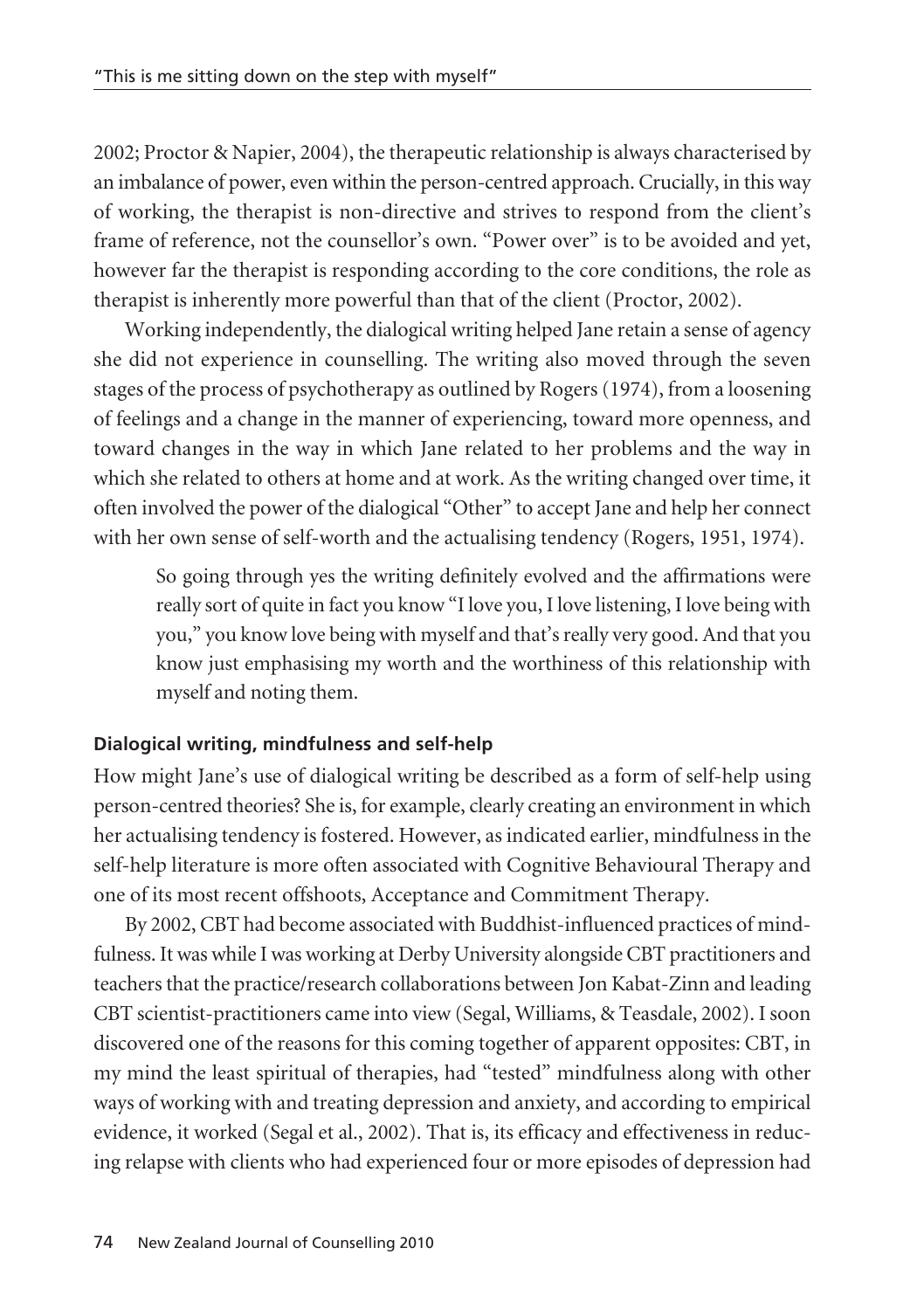been subject to randomised controlled trials, the gold standard of positivist research based on the medical model, and found to be significant (Cooper, 2008).

Another reason for this powerful conjunction between mindfulness and CBT is the long-standing link between psycho-education, self-help, and CBT. Well-known workbooks, such as *Mind over Mood* (Greenberger & Padesky, 1995), have enabled those with mild to moderate depressive symptoms to treat themselves. For some people, in a brief therapeutic relationship or possibly using a computerised system (Grohol, 2004), the symptoms of depression can be relieved. Research continues into these forms of self-help, but mostly by scientist-practitioners using cognitive therapeutic assumptions. Mindfulness has been shown to improve well-being and attain positive outcomes. Mindfulness practices help people to learn how to recognise uncomfortable feelings, connect them with dysfunctional thoughts, and change them (Segal et al., 2002).

Several questions remain about the person-centred approach and self-help, and how the person-centred approach could inform a practice of mindfulness, with or without a therapeutic relationship. For example, would the necessary training in mindfulness practice be seen as too directive for some person-centred practitioners? Research into the potential of this kind of integrative or pluralistic framework might focus on case studies to see how relevant the combination of mindfulness, personcentred philosophies, and self-help through writing might be to different people at different times. More studies of journal writing "naturals" like Jane could address questions about this kind of reflective process. There is also a need to widen and deepen our understanding of how such writing encourages non-judgemental attention in the moment. I suspect that Carl Rogers would have supported such studies if they opened up new vistas or brought new insights into person-centred theory and practice.

### **Summary**

Carl Rogers (1974) famously talked about personal experience being the highest authority, "the touch stone of validity" (p. 23). This article has argued that Jane's personal journal writing enabled her to foster her actualising tendency and to create a "voice" that exemplifies unconditional positive regard. She has chosen not to form a therapeutic relationship with a counsellor. The person-centred approach, on the other hand, is predominantly a relationship-based therapy.

Jane has also used a form of mindfulness in dialogical writing to increase her awareness and well-being. Setting boundaries at work, for example, is a key area of change which Jane ascribes to the practice of writing.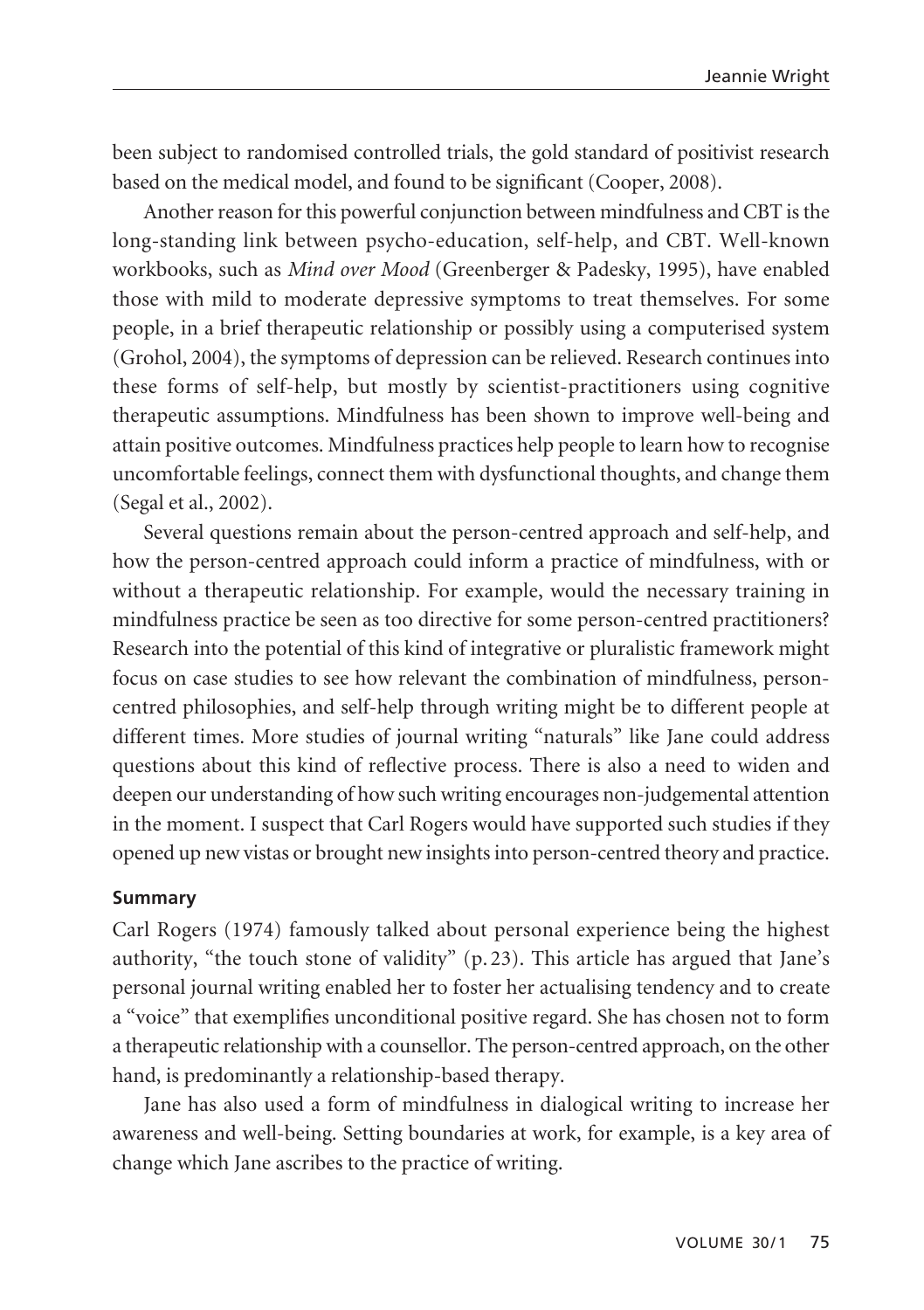Mindfulness is currently in vogue and has become widely practised in diverse, and in some cases surprising, ways. However, the Buddhist philosophy on which mindfulness meditation draws is centuries old and cannot be regarded as a fad. The links between the person-centred approach and mindfulness have been examined in this article by studying a practice of dialogical writing. The case study presented is also an example of how the person-centred approach might be seen as providing a rich theoretical source for "self-help" literature, in which there is currently a dearth of person-centred thinking.

#### **Notes**

1 With many thanks to Jane for sharing her writing process with such generosity, and to the *NZJC* reviewers and editors for a stimulating and rigorous dialogue.

#### References

- Cooper, M. (2008). *Essential research findings in counselling and psychotherapy: The facts are friendly*. London: Sage.
- Duncan, B. L., Miller, S. D., & Sparks, J. A. (2004). *The heroic client*. San Francisco: Jossey-Bass/Wiley.
- Gergen, K. J. (1999). *An invitation to social construction*. London: Sage.
- Gilbert, P. (2000). *Counselling for depression*. London: Sage.
- Greenberger, D., & Padesky, C. A. (1995). *Mind over mood: Change how you feel by changing the way you think*. New York: Guilford.
- Greer, G. (1999). *The whole woman*. New York: A. A. Knopf.
- Grohol, J. (2004). *The insider's guide to mental health resources online*. New York: The Guilford Press.
- Hayes, S. C., Strosahl, K. D., & Wilson, K. G. (1999). *Acceptance and commitment therapy*. New York: The Guilford Press.
- Hick, S. F., & Bien, T. (Eds.). (2008). *Mindfulness and the therapeutic relationship*. New York: The Guilford Press.
- Hubble, M. A., Duncan, B. L., & Miller, S. D. (1999). *The heart and soul of change: What works in therapy*. Washington, DC: American Psychological Association.
- Kabat-Zinn, J. (1990 ). *Full catastrophe living: Using the wisdom of your body and mind to face stress, pain, and illness*. New York: Delacorte.
- Kabat-Zinn, J. (2005). *Coming to our senses: Healing ourselves and the world through mindfulness*. New York: Hyperion.
- Kirschenbaum, H., & Henderson, V. L. (Eds.). (1990). *The Carl Rogers reader*. London: Constable.